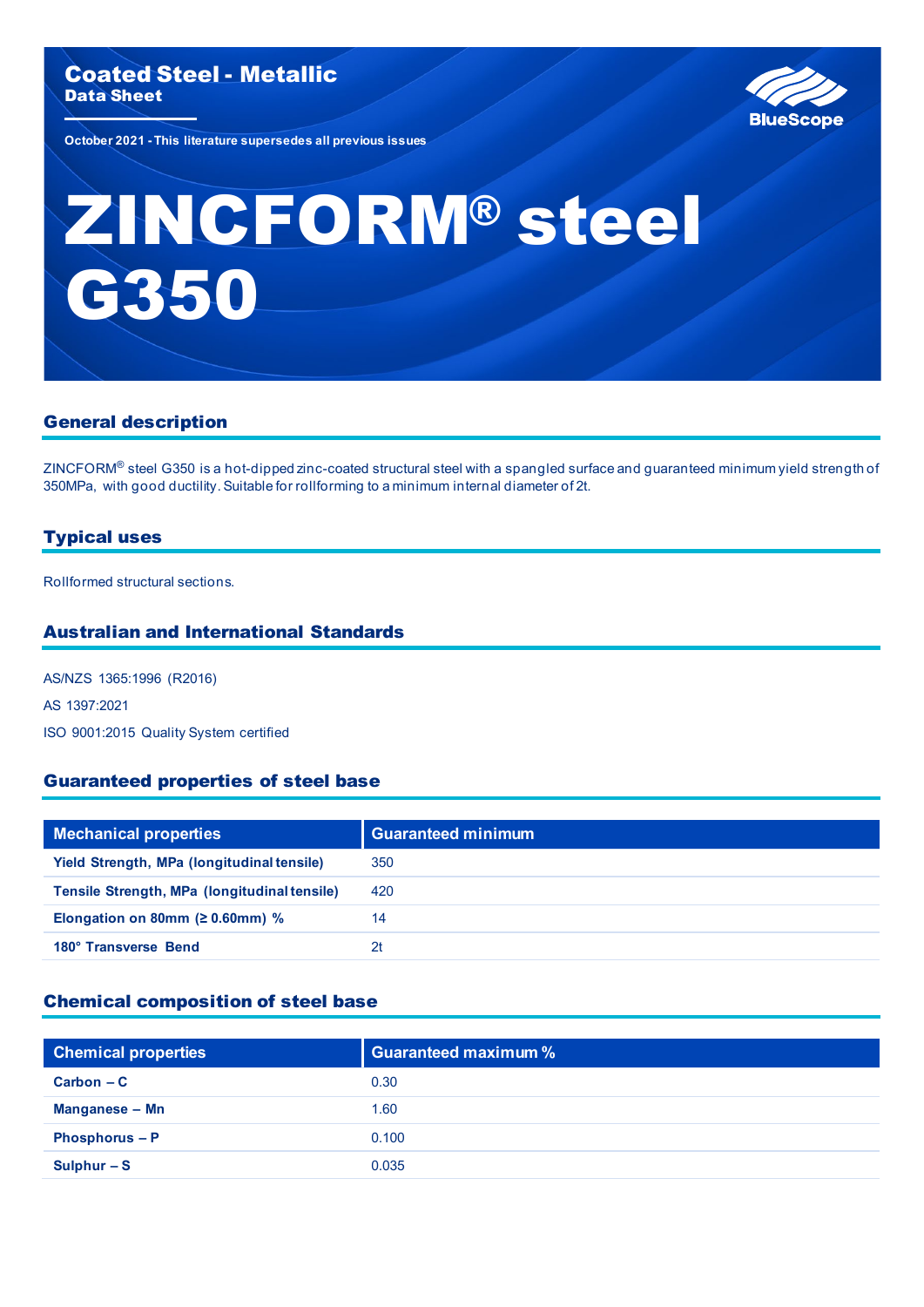## Metal coating adhesion – 180° bend test

| <b>Coating class</b> | <b>Result</b>  |
|----------------------|----------------|
| Z100, Z200           | 0t             |
| Z275, Z350, Z450     | 11             |
| <b>Z600</b>          | 2 <sub>t</sub> |
|                      |                |

Where t = the diameter of mandrel in terms of thickness of product.

#### Dimensional capabilities

| Thickness range (mm) | Max width (mm) |
|----------------------|----------------|
| $0.400 - 0.450$      | 1100           |
| $0.451 - 1.150$      | 1350           |
| $1.450 - 2.500$      | 1250           |
| $2.501 - 3.000$      | 1225           |

Notes: Not every combination of thickness and width may be available. Supply conditions may be subject to dimensional restrictions and are subject to BlueScope Sales and Marketing confirmation. Slitting and shearing available on request from BlueScope Sales Offices. For requirements outside the standard product range please contact your local Sales Office.

#### Fire hazard properties

| <b>Test &amp; Evaluation Methods</b>                                                                                               | Range                                                                                                                  | <b>Result</b>                                                   |
|------------------------------------------------------------------------------------------------------------------------------------|------------------------------------------------------------------------------------------------------------------------|-----------------------------------------------------------------|
| Simultaneous determination of ignitability,<br>flame propagation, heat release and smoke<br>release (AS/NZS 1530.3:1999 (R2016)) * | Ignitability Index $(0-20)$                                                                                            | 0                                                               |
|                                                                                                                                    | Spread of Flame Index $(0 - 10)$                                                                                       | 0                                                               |
|                                                                                                                                    | Heat Evolved Index $(0 - 10)$                                                                                          | 0                                                               |
|                                                                                                                                    | Smoke Developed Index $(0 - 10)$                                                                                       | 2                                                               |
| NCC non-combustible material concessions<br>(NCC 2019; AS/NZS 1530.3:1999 (R2016)) *                                               | National Construction Code, Building<br>Code of Australia 2019; Volume 1: Part<br>C1.9.e, and Volume 2: Part 3.7.1.1.e | May be used wherever a non-<br>combustible material is required |
|                                                                                                                                    | AS/NZS 1530.3:1999 (R2016)                                                                                             |                                                                 |
| <b>Combustibility test for materials</b><br>(steel substrate) (AS 1530.1-1994 (R2016)) <sup>#</sup>                                | AS 1530.1-1994 (R2016)                                                                                                 | Not deemed combustible<br>(steel substrate)                     |

\* The results of this fire test may be used to directly assess fire hazard, but it should be recognised that a single test method will not provide a full assessment of fire hazard under all fire conditions.

# These test results relate only to the behaviour of the test specimens of the material under the particular conditions of the test and they are not intended to be the sole criterion for assessing the potential fire hazard of the material in use.